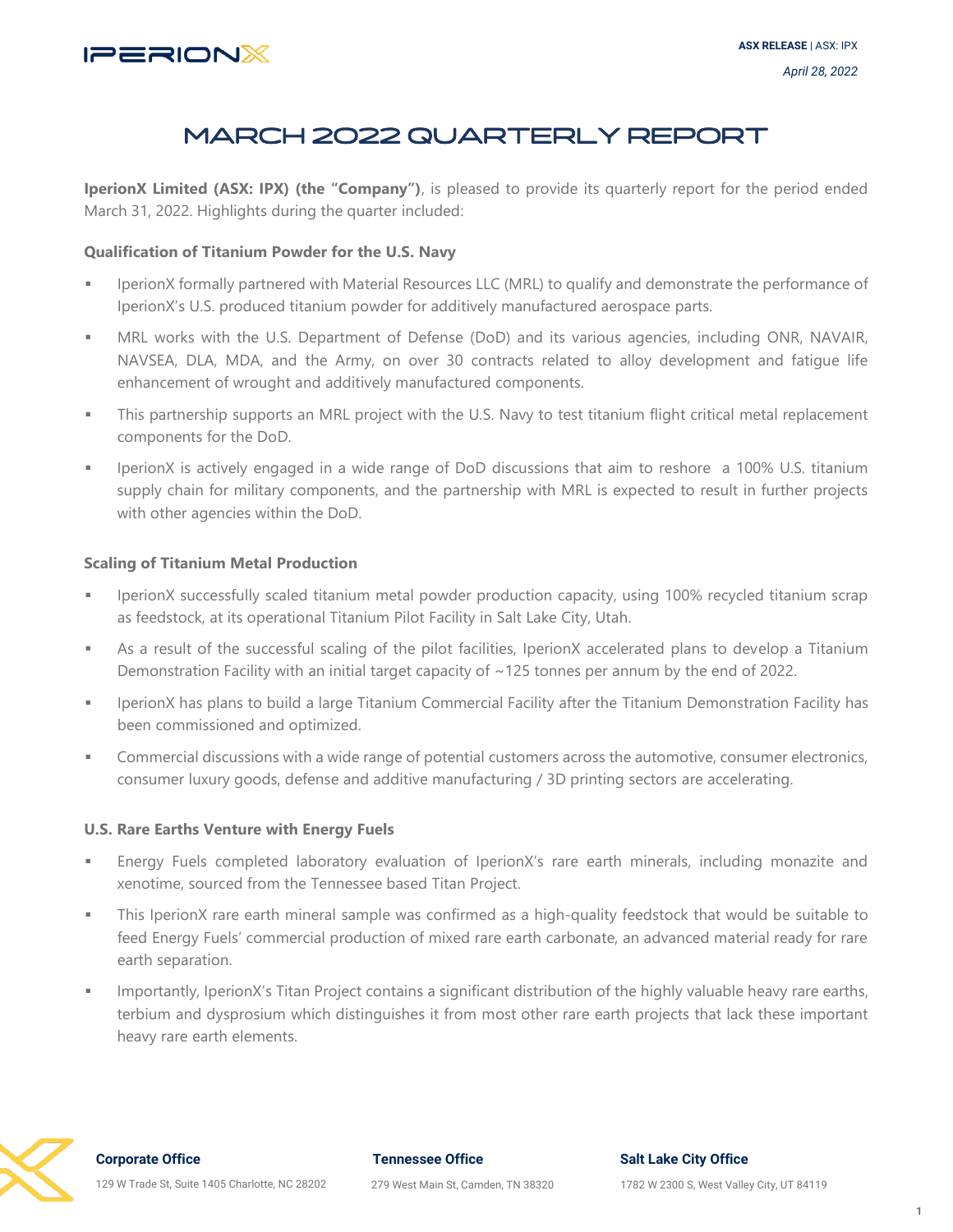#### **MOU for zircon offtake with Mario Pilato**

- IperionX signed an MoU for the potential supply of zircon products to Mario Pilato, a leading international supplier of raw materials for ceramics, glass and refractories, from the Titan Project.
- The MoU contemplates a supply agreement for an initial five-year term on an agreed market-based pricing methodology for the annual supply of up to 20,000 tonnes of zircon products.
- The benchmark price for Zircon is currently reported to be over US\$3,000 per tonne (CIF China) driven by high levels of global demand and a lack of new supply.
- IperionX's Titan Project contains a significant proportion of zircon and has the potential to be the largest U.S. producer of this highly valuable critical mineral.

### **Name Change and U.S. Listing**

- Following shareholder approval, the Company changed its name from Hyperion Metals Limited to IperionX Limited, under the new ticker "IPX".
- IperionX filed a registration statement on Form 20-F to register ordinary shares with the U.S. Securities and Exchange Commission and applied to list its American depositary shares (ADSs) on Nasdaq.
- **EXECT** Listing on Nasdaq in the United States will enhance the visibility and accessibility of IperionX to the leading market of retail and institutional investors and allow U.S. investors to trade IperionX's ADSs in U.S. dollars during normal U.S. trading hours.
- IperionX will maintain its existing listing of ordinary shares on the Australian Securities Exchange under the same symbol "IPX".

### **For further information and enquiries please contact:**

### **investorrelations@iperionx.com**

**+1 704 461 8000**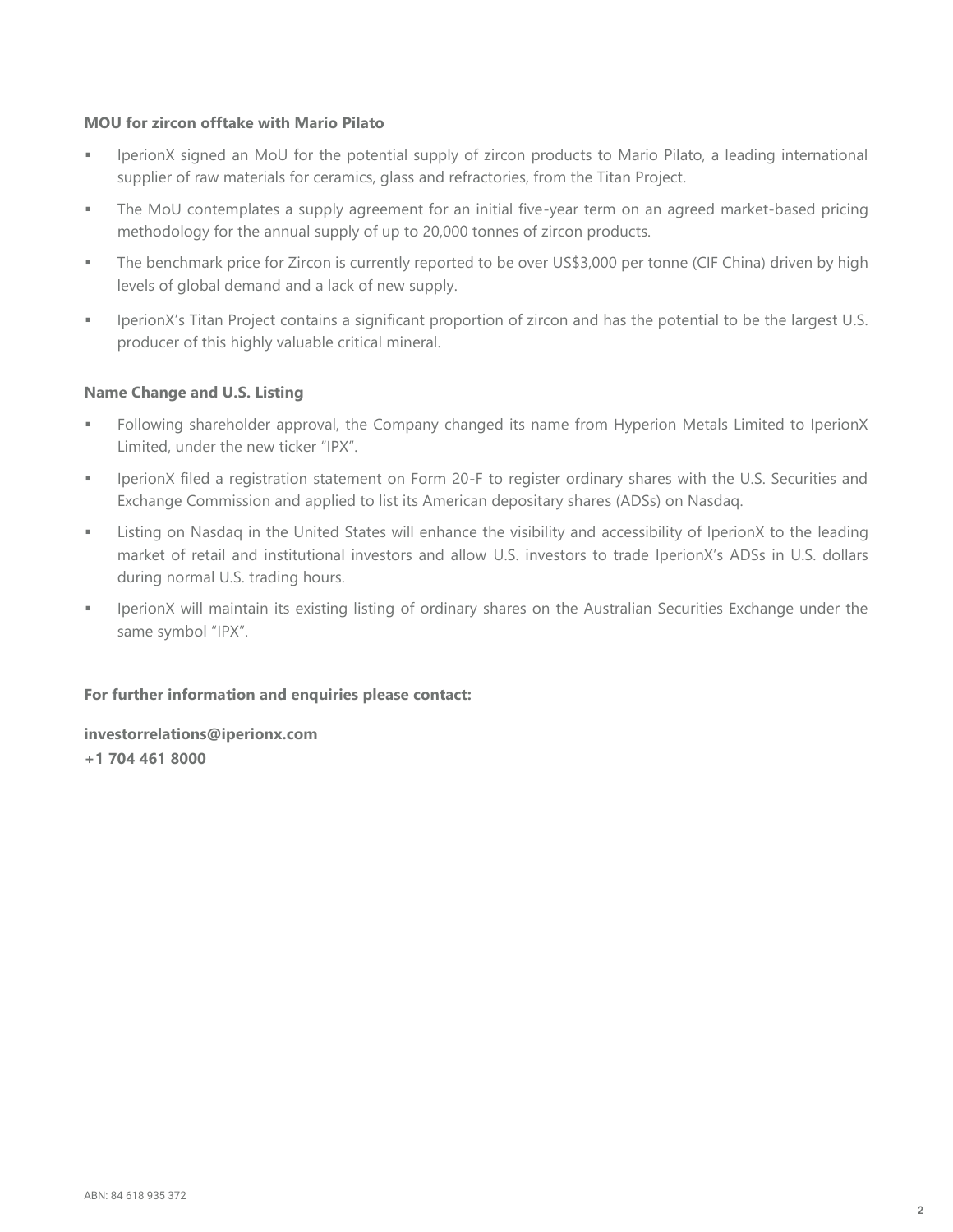#### **QUALIFICATION OF TITANIUM POWDER FOR THE U.S. NAVY**

IperionX entered into an agreement with Ohio-based aerospace additive manufacturing company Materials Resources, LLC (MRL) to qualify and demonstrate the performance of IperionX's high quality titanium alloy powders for additively manufactured aerospace parts under an MRL project with the U.S. Navy to test titanium flight critical metal replacement components for the U.S. Department of Defense (DoD).

IperionX supplied MRL with titanium alloy (Ti-6Al-4V) powders from the Company's fully operational pilot facility in Utah, which will be used to produce flight critical components via metallic additive manufacturing to reduce production lead times and cost while achieving the demanding requirements of aerospace.

The U.S. has no commercial domestic production of primary titanium metal (titanium sponge) and is ~100% import reliant after Timet's plant in Nevada closed in 2020. The world's largest producers of primary titanium metal are China, Japan and Russia. Given the lack of domestic production capacity, and that the U.S. no longer maintains titanium sponge in the National Defense Stockpile, downstream titanium producers, including producers of goods such as ingot, billet, sheet, coil, and tube, are almost all entirely dependent on non-U.S. sources of titanium.

This presents the possibility that - in a national emergency - U.S. production of titanium components would be curtailed as a result of being denied access to imports of titanium sponge, limiting the ability to supply customers, including the defense sector.

Further, currently only Japan, Russia and Kazakhstan have titanium sponge plants certified to produce aerospace rotating-quality sponge that can be used for aerospace engine parts and other sensitive aerospace applications, with Russian company VSMPO-AVISMA being the largest titanium supplier for Boeing commercial production for parts used on Boeing 737, 767, 787, 777 and 777X airplanes. On March 7 2022, Boeing confirmed that it had suspended purchasing of titanium from Russia.

Materials Resources, LLC is an Ohio-based aerospace additive manufacturing company with over 10 years of experience working with the U.S. DoD and Department of Energy (DoE) for agile manufacturing using model-based senso-assisted qualification processes. In September 2021, MRL was awarded US\$72 million by the U.S. Air Force to research, develop, and assess new alloys and metallic materials-processing technologies for aerospace applications. More information about MRL can be found at [www.ICMRL.net](http://www.icmrl.net/)

### **SCALING OF TITANIUM METAL PRODUCTION**

IperionX's proprietary and patented metal technologies can utilize 100% recycled titanium feedstock to produce titanium metal powders that meet industry quality specifications.

Titanium metal powder operations in Utah, USA rapidly scaled up following investment and process efficiency improvements, which included improvements to handling processes related to scrap titanium metal, sintered spherical metal powders and deoxygenated metal powders. The current run rate capacity of the pilot facility is  $~1.5$ tonnes per annum.

Additional process improvements will be commissioned and are expected to lift the Titanium Pilot Facility run rate capacity to  $\sim$  6.5 tonnes per annum by the end of Q2 2022. The Titanium Pilot Facility is currently limited by the operational run rate of the current installed low temperature furnace, which undertakes IperionX's proprietary HAMR deoxygenation process. Actual production volumes may vary based on customer orders.

IperionX plans to build a larger Titanium Demonstration Facility with an initial designed potential output capacity of ~125 tonnes per annum by the end of 2022. This facility will utilize low cost 100% titanium metal scrap as the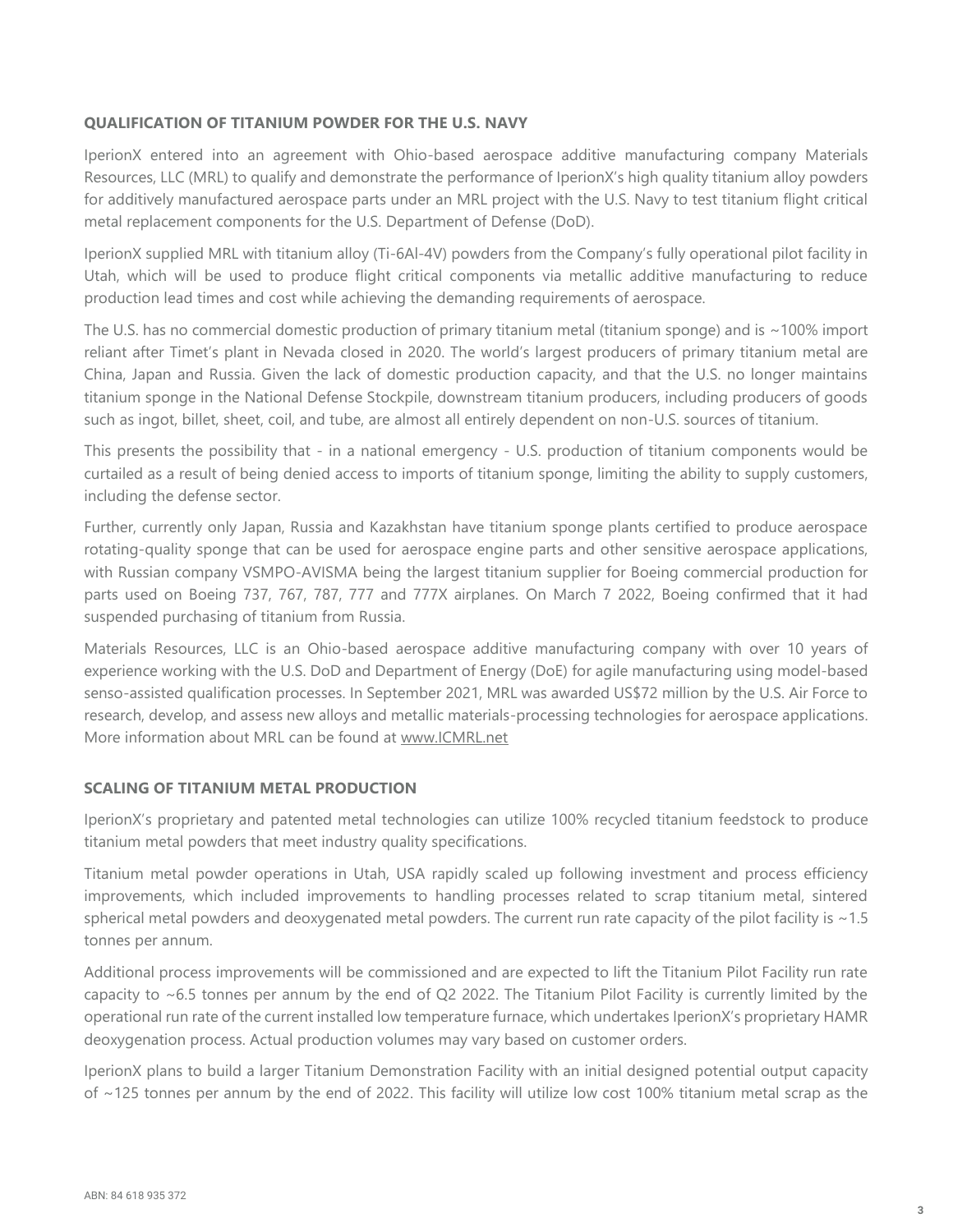feedstock for low carbon production of titanium metal powders. The primary driver of increased capacity is the acquisition of a larger off-the-shelf low temperature furnace that will undertake the proprietary HAMR process. This capacity can be lifted by increasing the size or number of low temperature furnaces in a staged, modular expansion approach.



*Figure 1: Low temperature furnace utilized for the HAMR production process* 

IperionX had strong commercial engagement with a wide range of potential customers across many advanced technology industries, including automotive, consumer electronics, consumer luxury goods, defense and additive manufacturing (3D printing), with significant interest for the potential long-term supply of titanium metal powders.

Notably, there was major interest in evaluating IperionX's 100% recycled titanium metal powders that could be used to develop sustainable circular titanium supply chains. IperionX's patented technology has been demonstrated to significantly decrease the environmental footprint of producing titanium metal through lower temperature furnace requirements, lower total energy demands and the ability to use renewable electricity.

### **RARE EARTHS COLLABORATION WITH ENERGY FUELS**

During the quarter Energy Fuels, Inc. (Energy Fuels) (NYSE: UUUU) (TSX: EFR) completed laboratory evaluation of rare earth mineral concentrates from IperionX's Titan Project in Tennessee.

IperionX and Energy Fuels previously signed a memorandum of understanding for the supply of natural monazite and xenotime sands from IperionX's Titan Project in Tennessee to Energy Fuels' White Mesa Mill in Utah, and are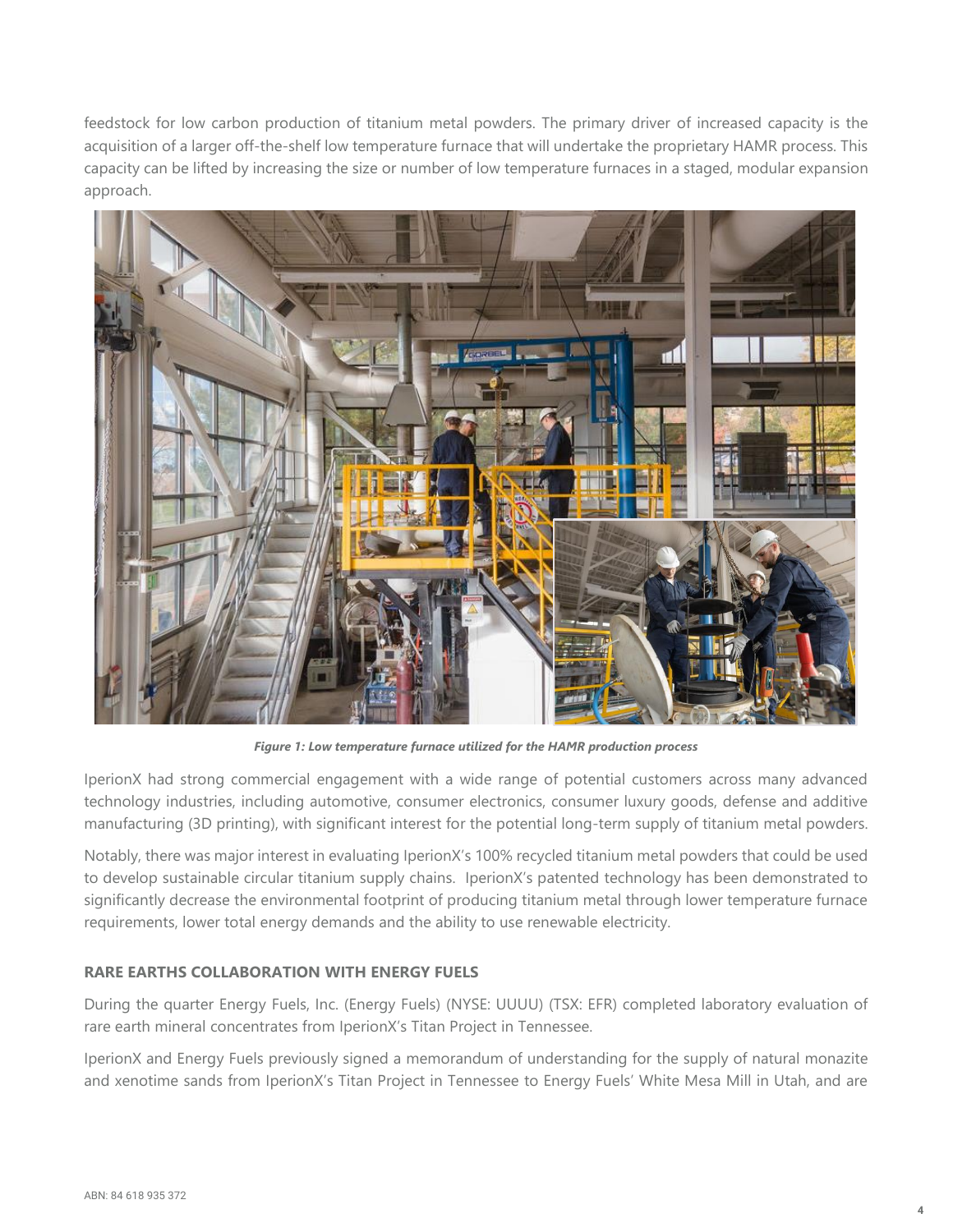continuing to evaluate expanding their collaboration to establish a fully integrated permanent rare earth magnet supply chain in the U.S.

Energy Fuels' evaluation indicated that IperionX's rare earth minerals are suitable as a high-quality feedstock to produce a high purity mixed rare earth carbonate at Energy Fuels' White Mesa Mill in Utah. Energy Fuels is currently producing a mixed rare earth carbonate at commercial scale at its mill. This commercial product is the most advanced rare earth material being produced in the U.S. today at scale. Energy Fuels also intends to construct solvent extraction (SX) rare earth separation infrastructure at its mill in the coming years, allowing the facility to produce separated rare earth oxides from high quality feedstocks like the rare earth concentrate expected to be produced from IperionX's Titan Project.

Test work to date<sup>1</sup> indicates that IperionX's rare earth minerals contain a large amount of the light rare earths neodymium and praseodymium, as well as a significant distribution of the highly valuable heavy rare earths terbium and dysprosium. There is only minor production of dysprosium and terbium outside of China, and almost no production within the USA. Currently, almost all U.S. rare earth mineral production is processed overseas, primarily in China, which makes Energy Fuels' current rare earth carbonate production, and future separated rare earth oxide production, and potential metal and alloy production, highly strategic.

The combination of IperionX's heavy rare earth rich minerals in Tennessee and Energy Fuels' operating processing facilities in Utah provides the potential to rapidly progress a fully integrated rare earth magnet supply chain in the U.S.

## **MOU FOR ZIRCON OFFTAKE WITH MARIO PILATO**

IperionX entered into a non-binding Memorandum of Understanding (MoU) with Mario Pilato BLAT S.A. (Mario Pilato) for the potential supply of zircon products.

Mario Pilato is a leading international supplier of raw materials for ceramics, glass and refractories, headquartered in Valencia, Spain. The MoU contemplates the commencement of negotiations of a supply agreement between IperionX and Mario Pilato for an initial five-year term on an agreed market-based pricing methodology for the annual supply of up to 20,000 tonnes of zircon products from IperionX's Titan Project.

The benchmark price for Zircon is currently reported to be over US\$3,000 per tonne (CIF, China) driven by significant global demand, including from China, and limited available new supply. Zircon is used for various applications, including traditional industries such as ceramics, refractories and foundries, as well as new applications including in additive manufacturing and semiconductors.

### **ENVIRONMENTAL, SOCIAL AND GOVERNANCE (ESG) INITIATIVES**

The Company continues to actively progress ESG initiatives led by Presidio Graduate School's expert consulting division, PGS Consults. Work continued on initiatives including a Life-Cycle Assessment, ROI Analysis, and a Environmental Heath, & Safety Management program review. The Company has also commenced the preparation of an Annual Sustainability Report for release later in 2022.

IperionX has been nominated for the Additive Manufacturing Green Trade Association (AMGTA) Environmental Sustainability Research Award, to be announced in May 2022.

<sup>1</sup> Refer to IperionX ASX announcements dated August 9, 2021 and 18 November 2021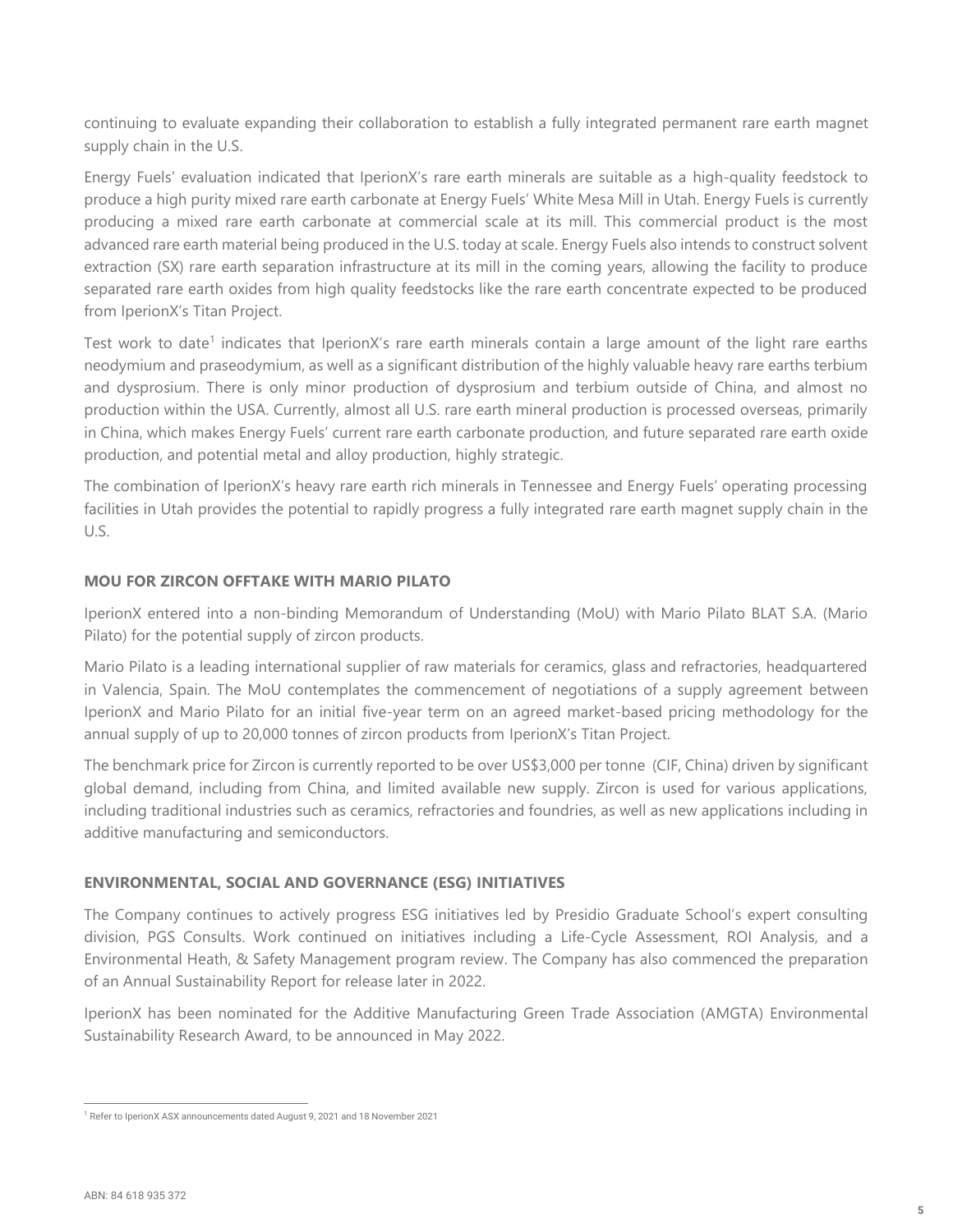## **OTHER CORPORATE**

### *U.S. listing*

IperionX filed a registration statement on Form 20-F to register its ordinary shares with the U.S. Securities and Exchange Commission (SEC) and made an application to list its American depositary shares (ADSs) on Nasdaq, with each ADS representing ten ordinary shares of the Company.

Listing on Nasdaq in the United States will enhance the visibility and accessibility of IperionX to the extensive U.S. market of retail and institutional investors and allow investors to trade IperionX's ADSs in U.S. dollars during normal U.S. trading hours. A wide range of U.S. based investor meetings were held to support the listing.

IperionX will maintain its existing listing of ordinary shares on the Australian Securities Exchange under the same symbol IPX.

The registration statement remains subject to review by the SEC staff. IperionX's registration of the ADSs representing ordinary shares, if approved, would allow its ADSs to be listed on Nasdaq.

The SEC registration and Nasdaq listing process does not include any capital raising.

### *Name change*

Following shareholder approval, the Company's name was changed from Hyperion Metals Limited to IperionX Limited, under the new ticker "IPX". The change of name followed a potential conflict in the U.S. with the Company's existing name that has been recently identified.

#### **ASX - ADDITIONAL INFORMATION**

### *Mining properties – Titan Project*

At March 31, 2022, the Titan Project comprised of approximately 11,071 acres of surface and associated mineral rights in Tennessee prospective for heavy mineral sands (HMS), rich in minerals critical to the U.S, including titanium, rare earth minerals, high grade silica sand and zircon, of which approximately 137 acres are owned and approximately 10,934 acres are subject to exclusive option agreements. These exclusive option agreements, upon exercise, allow us to lease or, in some cases, purchase the surface property and associated mineral rights. The Company's land position was unchanged during the quarter.

#### *Mining properties – Milford Project*

At March 31, 2022, the Milford Project comprised the following tenements:

| <b>Tenement</b>           | <b>Location</b> | <b>Interest</b> |
|---------------------------|-----------------|-----------------|
| ML-001 to ML-100, ML-051a | Utah, USA       | 100%            |
| Total number of claims    | 101             |                 |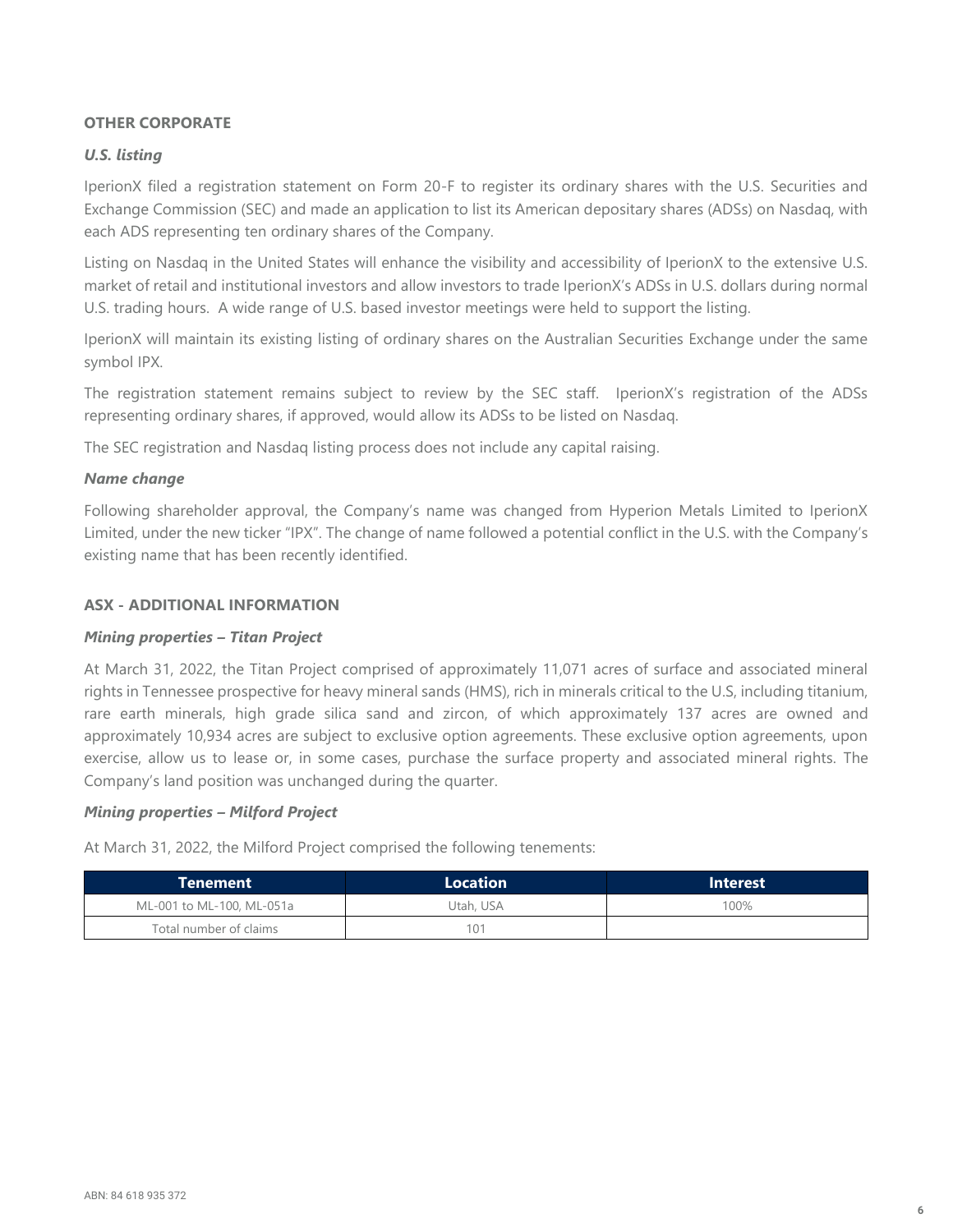## *Mining exploration expenditures*

During the quarter, the Company made the following payments in relation to mining exploration activities:

| <b>Activity</b>                            | <b>US\$000</b> |
|--------------------------------------------|----------------|
| Drilling and assaying                      | (14)           |
| Metallurgical test work                    | (51)           |
| Geological consultants                     | (217)          |
| Permitting                                 | (184)          |
| Technical studies                          | (358)          |
| Field supplies, vehicles, travel and other | (217)          |
| <b>Total as reported in Appendix 5B</b>    | (1,041)        |

## *Related party payments*

During the quarter, the Company made payments of approximately US\$156,000 to related parties and their associates. These payments relate to executive directors' remuneration, non-executive directors' fees, employer 401(k) contributions, superannuation contributions and fees for services in relation to business development activities.

This announcement has been authorized for release by the CEO and Managing Director.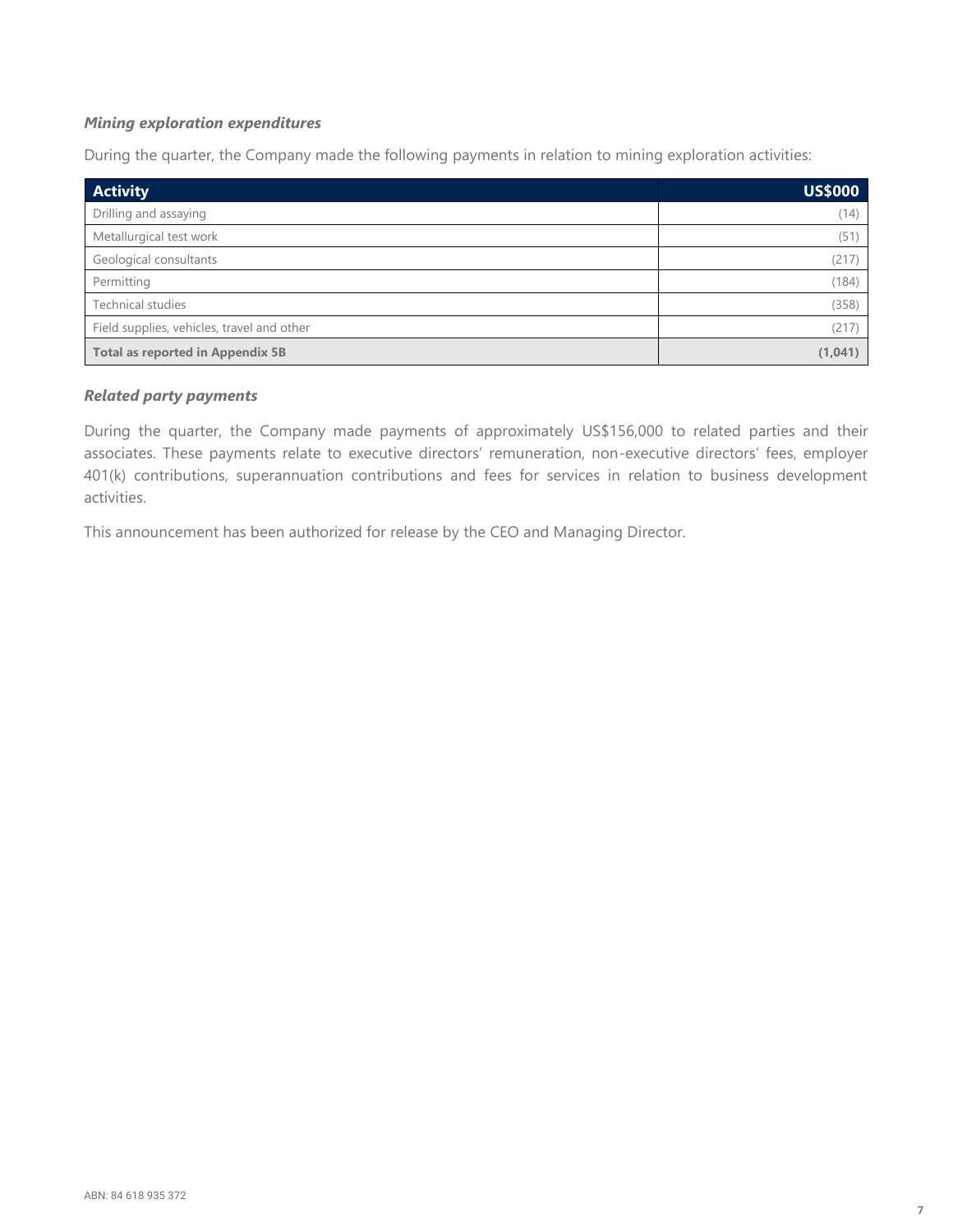#### **About the Company**

IperionX's mission is to be the leading developer of low carbon, sustainable, critical material supply chains focused on advanced industries including space, aerospace, electric vehicles and 3D printing. IperionX's breakthrough titanium technologies have demonstrated the potential to produce titanium products which are sustainable, 100% recyclable, low carbon intensity and at product qualities which exceed current industry standards. The Company also holds a 100% interest in the Titan Project, located in Tennessee, U.S., which is the largest titanium resource in North America and also rich in rare earth minerals.

#### *Forward Looking Statements*

Information included in this release constitutes forward-looking statements. Often, but not always, forward looking statements can generally be identified by the use of forward-looking words such as "may", "will", "expect", "intend", "plan", "estimate", "anticipate", "continue", and "guidance", or other similar words and may include, without limitation, statements regarding plans, strategies and objectives of management, *anticipated production or construction commencement dates and expected costs or production outputs.*

Forward looking statements inherently involve known and unknown risks, uncertainties and other factors that may cause the Company's actual results, performance, and achievements to differ materially from any future results, performance, or achievements. Relevant factors may include, but are not limited to, changes in commodity prices, foreign exchange fluctuations and general economic conditions, increased costs and demand for production inputs, the speculative nature of exploration and project development, including the risks of obtaining necessary licenses and permits and diminishing quantities or grades of reserves, political and social risks, changes to the regulatory framework within which the company operates or may in the future operate, environmental conditions including extreme weather conditions, *recruitment and retention of personnel, industrial relations issues and litigation.*

Forward looking statements are based on the Company and its management's good faith assumptions relating to the financial, market, regulatory and other relevant environments that will exist and affect the Company's business and operations in the future. The Company does not give any assurance that the assumptions on which forward looking statements are based will prove to be correct, or that the Company's business or operations will not be affected in any material manner by these or other factors not foreseen or foreseeable by the Company or *management or beyond the Company's control.*

*Although the Company attempts and has attempted to identify factors that would cause actual actions, events or results to differ materially from those disclosed in forward looking statements, there may be other factors that could cause actual results, performance, achievements, or events not to be as anticipated, estimated or intended, and many events are beyond the reasonable control of the Company. Accordingly,*  readers are cautioned not to place undue reliance on forward looking statements. Forward looking statements in these materials speak only *at the date of issue. Subject to any continuing obligations under applicable law or any relevant stock exchange listing rules, in providing this*  information the company does not undertake any obligation to publicly update or revise any of the forward-looking statements or to advise of *any change in events, conditions or circumstances on which any such statement is based.*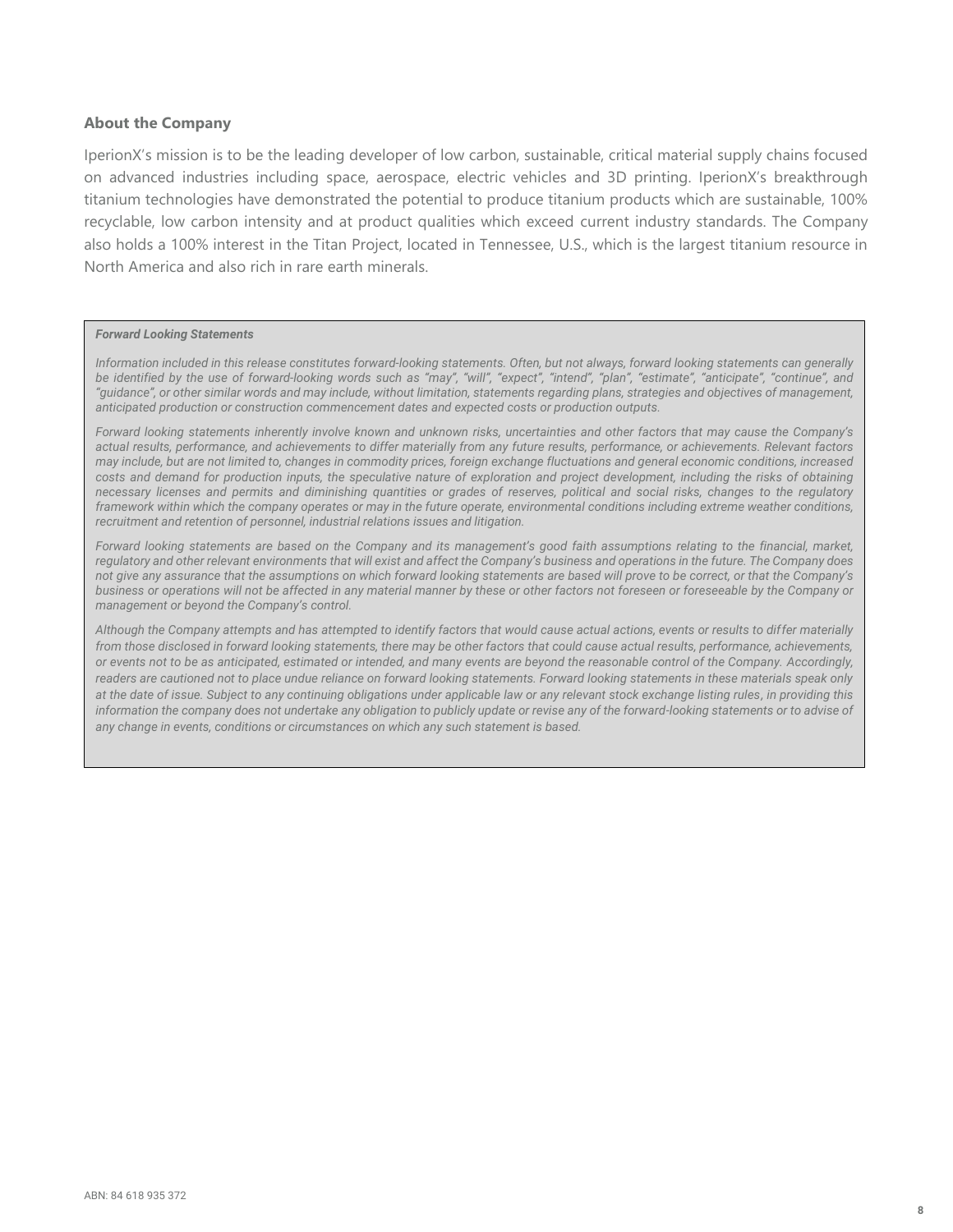# **Appendix 5B**

# **Mining exploration entity or oil and gas exploration entity quarterly cash flow report**

| Name of entity                           |               |  |
|------------------------------------------|---------------|--|
| IperionX Limited                         |               |  |
| ABN<br>Quarter ended ("current quarter") |               |  |
| 84 618 935 372                           | 31 March 2022 |  |

|     | <b>Consolidated statement of cash flows</b>       | <b>Current</b><br>quarter<br><b>USD\$'000</b> | Year to date<br>(9 months)<br><b>USD\$'000</b> |
|-----|---------------------------------------------------|-----------------------------------------------|------------------------------------------------|
| 1.  | Cash flows from operating activities              |                                               |                                                |
| 1.1 | Receipts from customers                           |                                               |                                                |
| 1.2 | Payments for                                      |                                               |                                                |
|     | exploration & evaluation<br>(a)                   | (1,041)                                       | (3, 845)                                       |
|     | development<br>(b)                                |                                               |                                                |
|     | production<br>(c)                                 |                                               |                                                |
|     | staff costs<br>(d)                                | (902)                                         | (2,746)                                        |
|     | administration and corporate costs<br>(e)         | (501)                                         | (1,079)                                        |
| 1.3 | Dividends received (see note 3)                   |                                               |                                                |
| 1.4 | Interest received                                 | 5                                             | 20                                             |
| 1.5 | Interest and other costs of finance paid          |                                               |                                                |
| 1.6 | Income taxes paid                                 |                                               |                                                |
| 1.7 | Government grants and tax incentives              |                                               |                                                |
| 1.8 | Other (provide details if material):              |                                               |                                                |
|     | (a) business development                          | (265)                                         | (956)                                          |
| 1.9 | Net cash from / (used in) operating<br>activities | (2,704)                                       | (8,606)                                        |

| 2.  | Cash flows from investing activities                |       |         |
|-----|-----------------------------------------------------|-------|---------|
| 2.1 | Payments to acquire:                                |       |         |
|     | entities<br>(a)                                     | -     |         |
|     | tenements<br>(b)                                    | (387) | (1,369) |
|     | property, plant and equipment<br>$\left( c \right)$ | (18)  | (41)    |
|     | exploration & evaluation<br>(d)                     | -     |         |
|     | investments<br>(e)                                  | -     |         |

ASX Listing Rules Appendix 5B (17/07/20)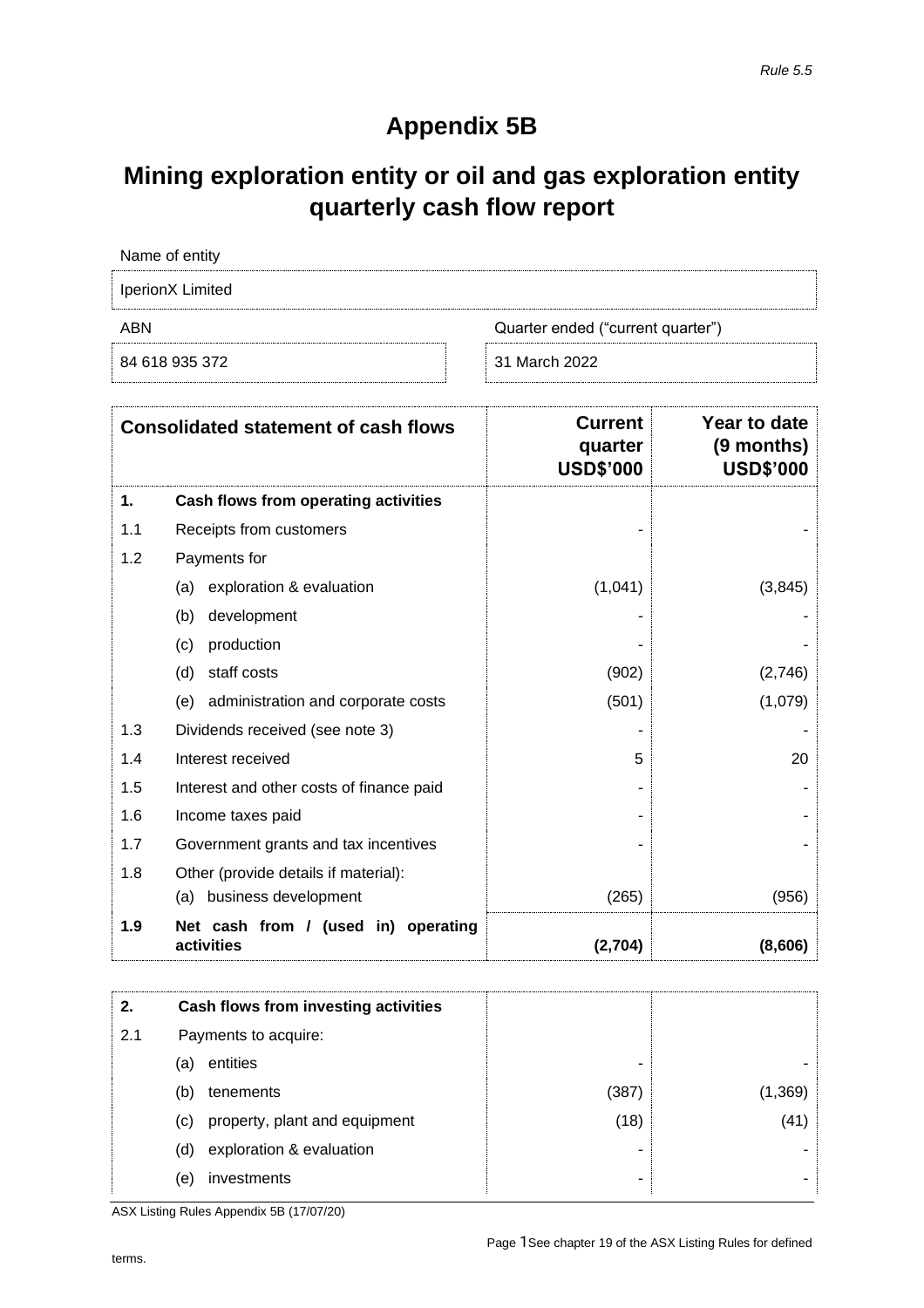|     | <b>Consolidated statement of cash flows</b>       | <b>Current</b><br>quarter<br><b>USD\$'000</b> | Year to date<br>(9 months)<br><b>USD\$'000</b> |
|-----|---------------------------------------------------|-----------------------------------------------|------------------------------------------------|
|     | (f)<br>other non-current assets                   |                                               |                                                |
| 2.2 | Proceeds from the disposal of:                    |                                               |                                                |
|     | entities<br>(a)                                   |                                               |                                                |
|     | (b)<br>tenements                                  |                                               |                                                |
|     | (c)<br>property, plant and equipment              |                                               |                                                |
|     | (d)<br>investments                                |                                               |                                                |
|     | (e)<br>other non-current assets                   |                                               |                                                |
| 2.3 | Cash flows from loans to other entities           |                                               |                                                |
| 2.4 | Dividends received (see note 3)                   |                                               |                                                |
| 2.5 | Other (provide details if material):              |                                               |                                                |
|     | cash acquired on asset acquisition<br>(a)         |                                               |                                                |
| 2.6 | Net cash from / (used in) investing<br>activities | (405)                                         | (1,410)                                        |

| 3.   | Cash flows from financing activities                                                       |    |        |
|------|--------------------------------------------------------------------------------------------|----|--------|
| 3.1  | Proceeds from issues of equity securities<br>(excluding convertible debt securities)       |    | 17,604 |
| 3.2  | Proceeds from issue of convertible debt<br>securities                                      |    |        |
| 3.3  | Proceeds from exercise of options                                                          | 15 | 2,162  |
| 3.4  | Transaction costs related to issues of equity<br>securities or convertible debt securities |    | (429)  |
| 3.5  | Proceeds from borrowings                                                                   |    |        |
| 3.6  | Repayment of borrowings                                                                    |    |        |
| 3.7  | Transaction costs related to loans and<br>borrowings                                       |    |        |
| 3.8  | Dividends paid                                                                             |    |        |
| 3.9  | Other (provide details if material)                                                        |    |        |
| 3.10 | Net cash from / (used in) financing<br>activities                                          | 15 | 19,337 |

|     | Net increase / (decrease) in cash and<br>cash equivalents for the period |         |         |
|-----|--------------------------------------------------------------------------|---------|---------|
| 4.1 | Cash and cash equivalents at beginning of<br>period                      | 14.263  | 1.698   |
| 4.2 | Net cash from / (used in) operating activities<br>(item 1.9 above)       | (2.704) | (8,606) |

<sup>+</sup> See chapter 19 of the ASX Listing Rules for defined terms.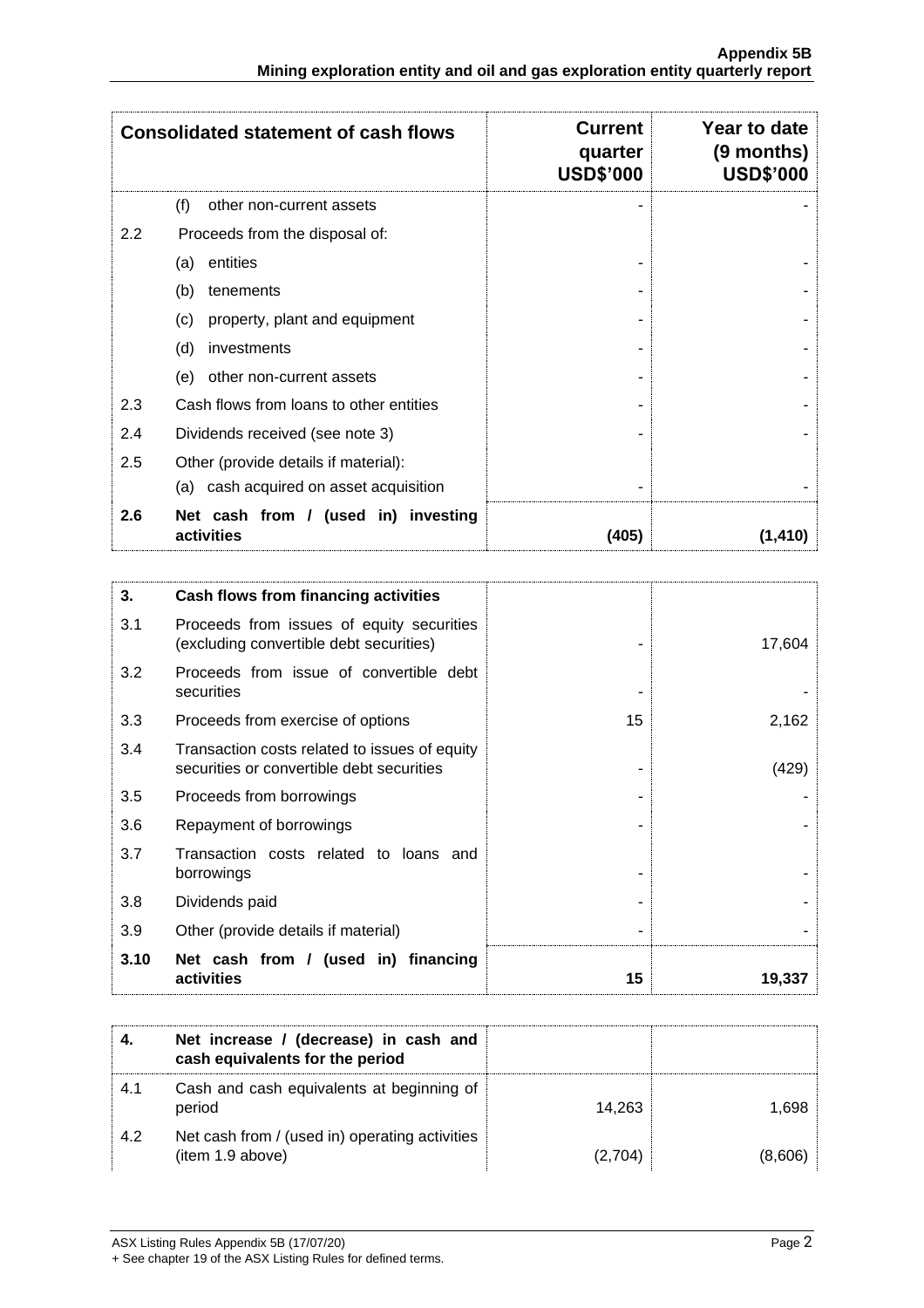|     | <b>Consolidated statement of cash flows</b>                        | <b>Current</b><br>quarter<br><b>USD\$'000</b> | Year to date<br>(9 months)<br><b>USD\$'000</b> |
|-----|--------------------------------------------------------------------|-----------------------------------------------|------------------------------------------------|
| 4.3 | Net cash from / (used in) investing activities<br>(item 2.6 above) | (405)                                         | (1, 410)                                       |
| 4.4 | Net cash from / (used in) financing activities<br>item 3.10 above) | 15                                            | 19,337                                         |
| 4.5 | Effect of movement in exchange rates on<br>cash held               | 135                                           | 285                                            |
| 4.6 | Cash and cash equivalents at end of<br>period                      | 11,304                                        | 11,304                                         |

| 5.  | <b>Reconciliation</b><br>cash<br>of<br>cash<br>and<br>equivalents<br>at the end of the quarter (as shown in the<br>consolidated statement of cash flows) to the<br>related items in the accounts | <b>Current quarter</b><br><b>USD\$'000</b> | <b>Previous quarter</b><br><b>USD\$'000</b> |
|-----|--------------------------------------------------------------------------------------------------------------------------------------------------------------------------------------------------|--------------------------------------------|---------------------------------------------|
| 5.1 | <b>Bank balances</b>                                                                                                                                                                             | 7,473                                      | 5,968                                       |
| 5.2 | Call deposits                                                                                                                                                                                    | 3,831                                      | 8,295                                       |
| 5.3 | <b>Bank overdrafts</b>                                                                                                                                                                           |                                            |                                             |
| 5.4 | Other (provide details)                                                                                                                                                                          | -                                          |                                             |
| 5.5 | Cash and cash equivalents at end of<br>quarter (should equal item 4.6 above)                                                                                                                     | 11,304                                     | 14.263                                      |

| 6.  | Payments to related parties of the entity and their associates                             | <b>Current quarter</b><br><b>USD\$'000</b> |
|-----|--------------------------------------------------------------------------------------------|--------------------------------------------|
| 6.1 | Aggregate amount of payments to related parties and their<br>associates included in item 1 | (156)                                      |
| 6.2 | Aggregate amount of payments to related parties and their<br>associates included in item 2 |                                            |

Note: if any amounts are shown in items 6.1 or 6.2, your quarterly activity report must include a description of, and an explanation for, such payments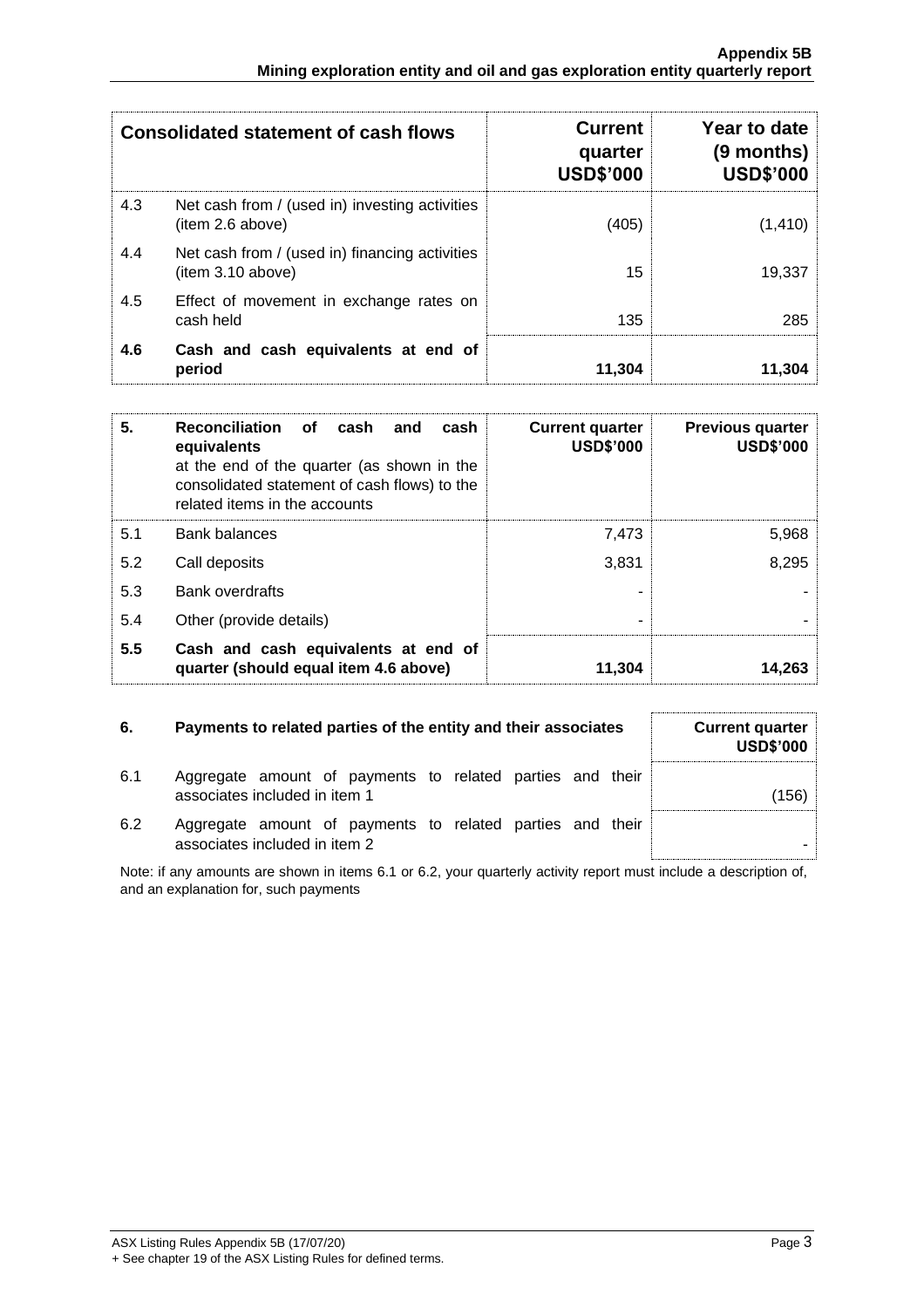| 7.  | <b>Financing</b><br><b>facilities</b><br>Note: the term "facility' includes all forms of financing<br>arrangements available to the entity.<br>Add notes as necessary for an understanding of the<br>sources of finance available to the entity. | <b>Total facility</b><br>amount at<br>quarter end<br><b>USD\$'000</b> | Amount<br>drawn at<br>quarter end<br><b>USD\$'000</b> |
|-----|--------------------------------------------------------------------------------------------------------------------------------------------------------------------------------------------------------------------------------------------------|-----------------------------------------------------------------------|-------------------------------------------------------|
| 7.1 | Loan facilities                                                                                                                                                                                                                                  |                                                                       |                                                       |
| 7.2 | Credit standby arrangements                                                                                                                                                                                                                      |                                                                       |                                                       |
| 7.3 | Other (please specify)                                                                                                                                                                                                                           |                                                                       |                                                       |
| 7.4 | <b>Total financing facilities</b>                                                                                                                                                                                                                |                                                                       |                                                       |

| 7.5 | Unused financing facilities available at quarter end |  |
|-----|------------------------------------------------------|--|
|     |                                                      |  |

7.6 Include in the box below a description of each facility above, including the lender, interest rate, maturity date and whether it is secured or unsecured. If any additional financing facilities have been entered into or are proposed to be entered into after quarter end, include a note providing details of those facilities as well.

Not applicable

| 8.  | Estimated cash available for future operating activities                                     | <b>USD\$'000</b> |
|-----|----------------------------------------------------------------------------------------------|------------------|
| 8.1 | Net cash from / (used in) operating activities (item 1.9)                                    | (2,704)          |
| 8.2 | (Payments for exploration & evaluation classified as investment<br>activities) (item 2.1(d)) |                  |
| 8.3 | Total relevant outgoings (item $8.1$ + item $8.2$ )                                          | (2,704)          |
| 8.4 | Cash and cash equivalents at quarter end (item 4.6)                                          | 11.304           |
| 8.5 | Unused finance facilities available at quarter end (item 7.5)                                |                  |
| 8.6 | Total available funding (item $8.4 +$ item $8.5$ )                                           | 11.304           |
| 8.7 | Estimated quarters of funding available (item 8.6 divided by<br>item $8.3$ )                 | 4.2              |

*Note: if the entity has reported positive relevant outgoings (ie a net cash inflow) in item 8.3, answer item 8.7 as "N/A". Otherwise, a figure for the estimated quarters of funding available must be included in item 8.7.*

8.8 8.8.1. Does the entity expect that it will continue to have the current level of net operating cash flows for the time being and, if not, why not?

#### Not applicable

8.8.2. Has the entity taken any steps, or does it propose to take any steps, to raise further cash to fund its operations and, if so, what are those steps and how likely does it believe that they will be successful?

#### Not applicable

8.8.3. Does the entity expect to be able to continue its operations and to meet its business objectives and, if so, on what basis?

#### Not applicable

*Note: where item 8.7 is less than 2 quarters, all of questions 8.8.1, 8.8.2 and 8.8.3 above must be answered.*

## ASX Listing Rules Appendix 5B (17/07/20) **Page 4** and the state of the state of the state of the state of the state of the state of the state of the state of the state of the state of the state of the state of the state of

+ See chapter 19 of the ASX Listing Rules for defined terms.